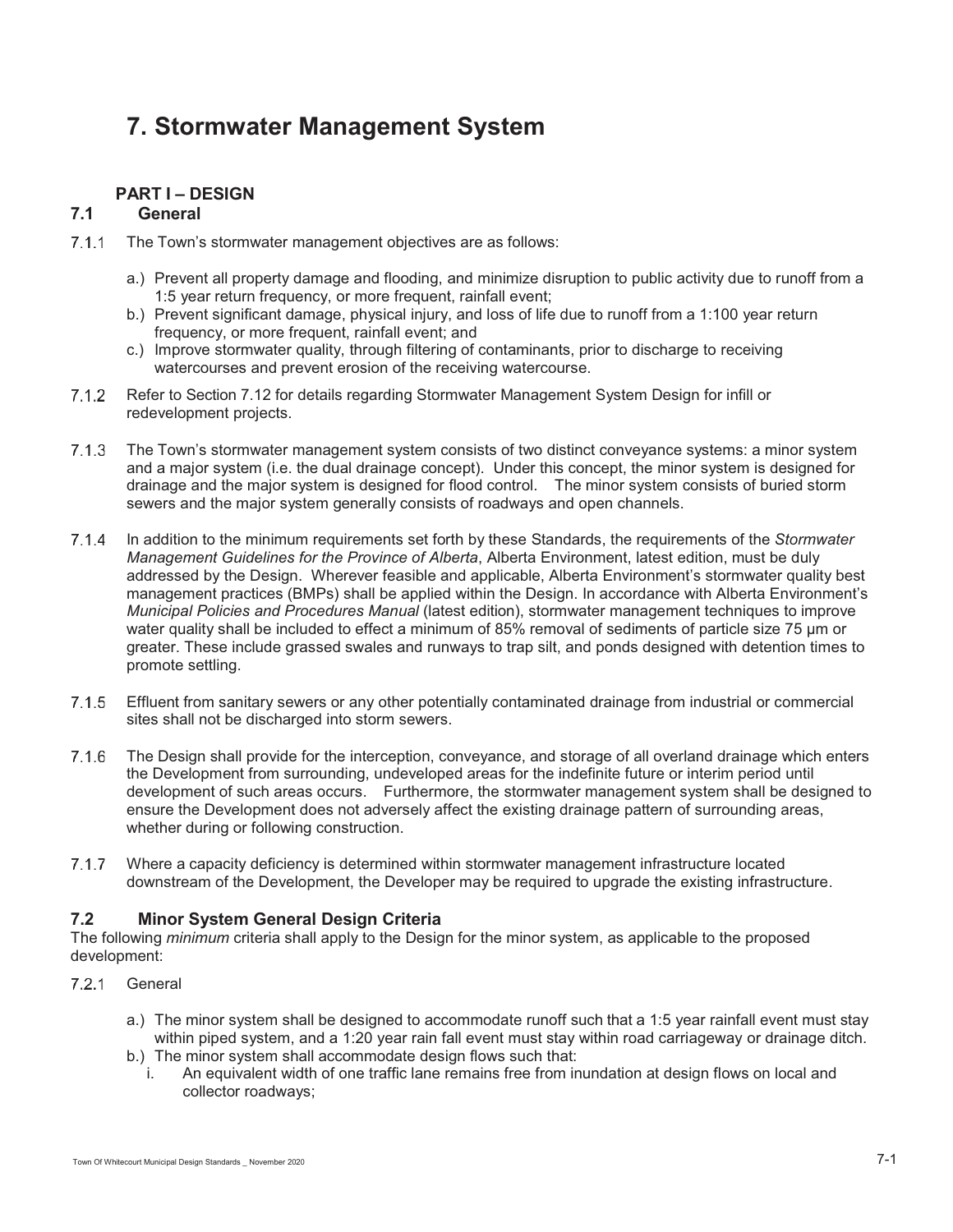- ii. An equivalent width of one traffic lane in each direction remains free from inundation at design flows on arterial roadways; and
- iii. No surcharging of sewer pipes occurs.
- c.) Computer simulation modeling shall be required for the design of minor drainage systems. Computer simulation modeling shall be completed using a computer program acceptable to the Town and in accordance with acceptable standard design practices. Modeling results shall be fully detailed in the Design Report to be submitted with the application for the Development Agreement.

# 7.2.2 Design Flows

a.) The Rational Method shall be employed to estimate design flows for areas smaller than 65 ha, as follows:

$$
Q = \frac{CiA}{360}
$$

Where:  $Q = runoff rate (m<sup>3</sup>/s)$ 

- C = runoff coefficient
- $i =$  rainfall intensity (mm/hr)
- $A =$  contributing area (ha)
- b.) Runoff Coefficient
	- i. Where the site-specific conditions of ultimate site development are unknown, runoff coefficients may be selected from the following table on the basis of the zoning or proposed land uses for the Development.

| <b>Land Use</b>                  | <b>Runoff Coefficient, C</b> | Imperviousness Range (%) |
|----------------------------------|------------------------------|--------------------------|
| Parks, Reserves, Grassed Areas   | 0.20                         | $10 - 50$                |
| <b>Single Family Residential</b> | 0.40                         | $40 - 60$                |
| <b>Multi-Family Residential</b>  | 0.70                         | $50 - 100$               |
| <b>Downtown Commercial</b>       | 0.85                         | $50 - 100$               |
| <b>Neighbourhood Commercial</b>  | 0.70                         | $50 - 100$               |
| <b>Industrial</b>                | 0.70                         | $50 - 100$               |
| <b>Paved Areas and Roofs</b>     | 0.95                         | $90 - 100$               |
| <b>Gravel Areas</b>              | 0.3                          | $10 - 50$                |

ii. Where the site-specific conditions of ultimate site development are known, runoff coefficients shall be consistent with the imperviousness (imp) for each respective land use and shall be calculated using the following formula for design rainfall events with a return period of 10 years or less.

*C* (0.95 *imp*) 0.1(1.0 *imp*)

iii. To apply the preceding formula to determine the runoff coefficient for a design rainfall event with a return period greater than 10 years, modify the calculated runoff coefficient in accordance with the following table.

| <b>Runoff Coefficient Multiplier</b> |
|--------------------------------------|
|                                      |
|                                      |
|                                      |
|                                      |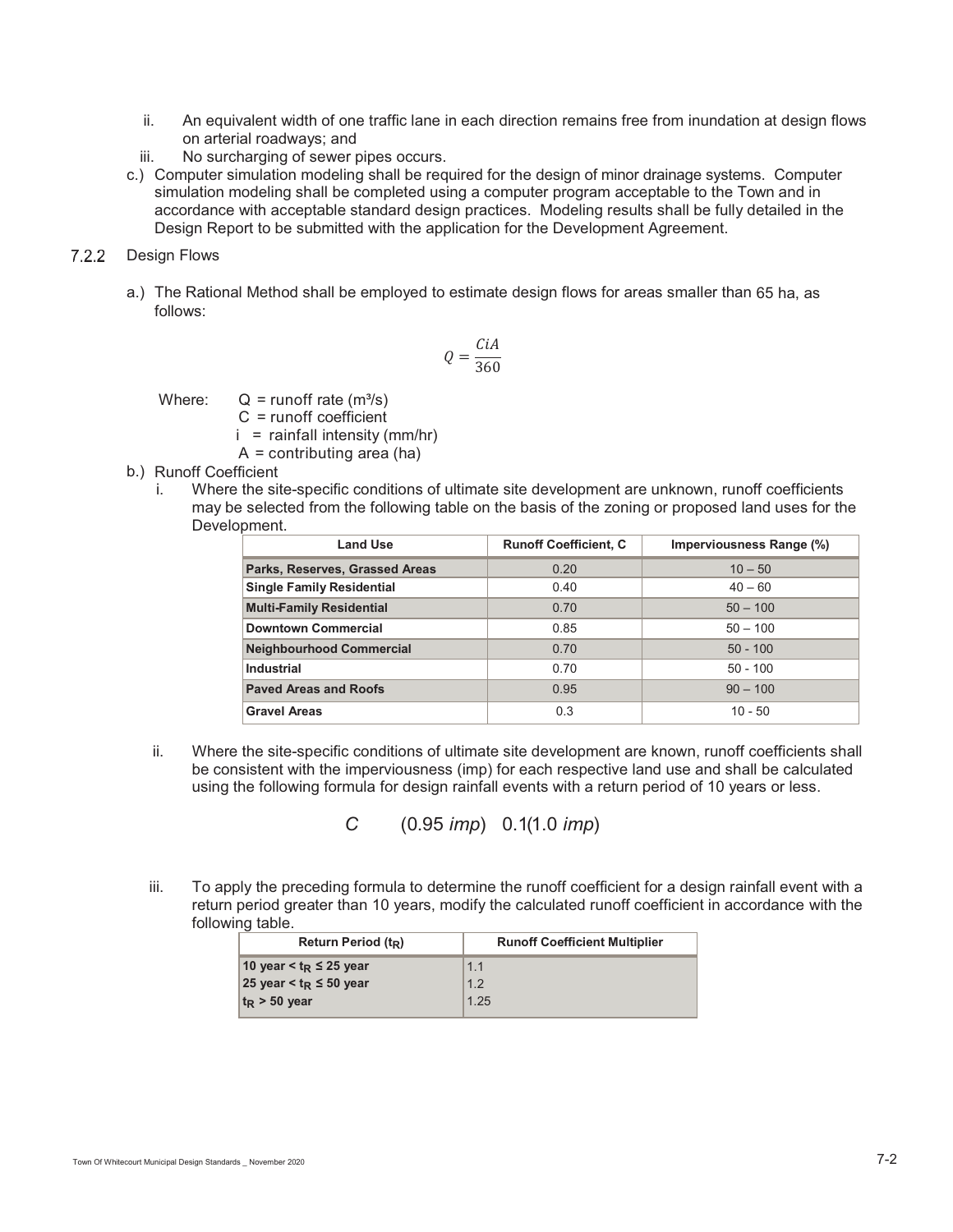- c.) Rainfall intensity
	- i. Rainfall intensity (i) is determined from the appropriate Intensity-Duration- Frequency (IDF) curve based on the time of concentration  $(t<sub>c</sub>)$ , as calculated by the following formula:

$$
t_c = t_i + t_t
$$

| Where: t <sub>c</sub> | $=$ time of concentration (min) |
|-----------------------|---------------------------------|
|                       | $=$ inlet time (min)            |
|                       | $=$ travel time (min)           |

ii. Inlet time, t<sub>i</sub>, is the time for drainage to travel from the extreme limits of the catchment to the first point of inflow into the storm sewer being designed. Inlet time is dependent on the imperviousness, ground slope, and size of the catchment. A maximum inlet time of 15 minutes shall apply to singlefamily residential areas. Inlet time must be less than 15 minutes for commercial, industrial, institutional, and medium/high density residential areas due to a larger percentage of the area being impervious. For conceptual or preliminary designs, inlet time can be estimated from the catchment area and imperviousness using the following table:

|      | Design Inlet        | <b>Imperviousness</b> |                   |                   |
|------|---------------------|-----------------------|-------------------|-------------------|
|      | Time $(t_i)$        | 30%                   | 50%               | >70%              |
|      | $t_i \leq 8.0$ ha   | 8.0 min               | 8.0 min           | $5.0$ min         |
|      | $8.0 < t_i < 40$ ha | $9.2 \text{ min}$     | $9.2 \text{ min}$ | $6.0$ min         |
| Area | $t_i \geq 40$ ha    | $10.4$ min            | $10.4$ min        | $7.3 \text{ min}$ |

- iii. Travel time,  $t_t$ , is the time for drainage to travel through the conveyance system from the point of inflow to the design location. Travel time is dependent on the pipe material, pipe slope, and the design flow rate.
- iv. The value of the design rainfall intensity (i) for the rational formula is to be selected from the appropriate intensity duration frequency (IDF) curve, with a duration chosen to coincide with the time of concentration, t<sub>c</sub>. The Environment Canada IDF curve for Whitecourt can be found in Appendix H.
- d.) Catchment Area
	- i. Catchment area is the area, in ha, of the catchment contributing inflow into the storm sewer being designed.
- e.) Foundation Drain Discharge Flows
	- i. The geotechnical report must include estimates for weeping tile flows and define any special design and construction considerations for foundations or other infrastructure within the Development that might be impacted by weeping tile flows causing settlement or other deleterious effects.
	- ii. Where the estimated foundation drain flows are significant during spring and summer months, they must be added to the design flows used to size infrastructure for the minor system.
	- iii. To be connected to foundation drain discharge collection sewers (i.e.  $3<sup>rd</sup>$  pipe system).

# **7.3 Gravity Sewer Mains**

- 7.3.1 Pipe Diameter:
	- a.) Minimum 300 mm
- 7.3.2 Flow Velocity:
	- a.) Design mean flow velocity 0.9 to 1.0 m/s
	- b.) Minimum 0.6 m/s
	- c.) Maximum 3.0 m/s
- 7.3.3 Manning's "n":  $n = 0.013$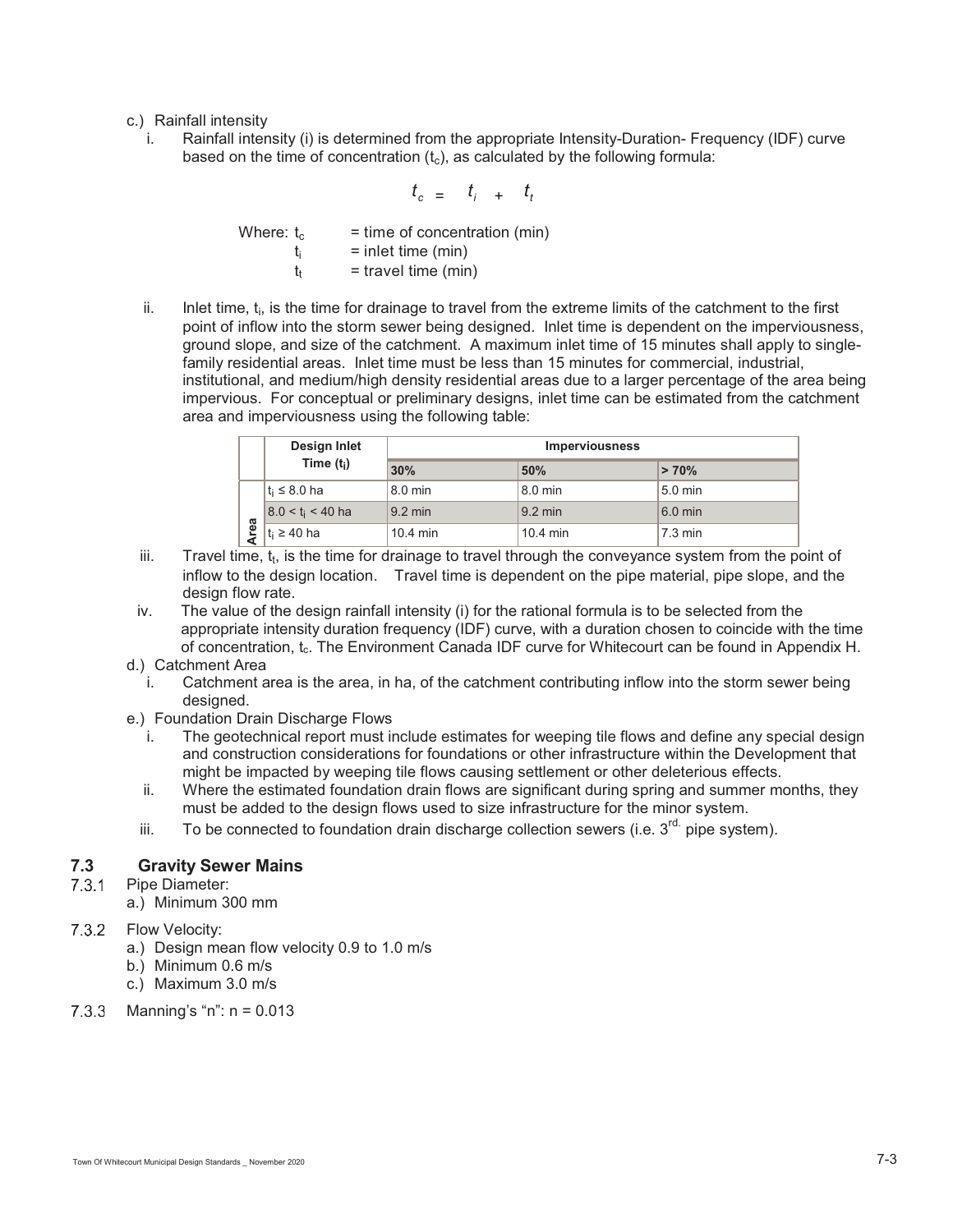# 7.3.4 Pipe Slope:

a.) Minimum slope shall conform to the following table:

| <b>Pipe Diameter (mm)</b> | Minimum Slope (%) |
|---------------------------|-------------------|
| 300                       | 0.22              |
| 375                       | 0.15              |
| 450                       | 0.12              |
| $\geq 525$                | 0.10              |

- b.) The first upstream section of sewer main shall have a minimum slope of 0.4%.
- c.) Minimum slopes shall be increased by 50% for curved sewers.
- 7.3.5 Storm Trunk Sewer Mains
	- a.) Storm trunk sewers are defined as storm sewer mains which serve drainage areas greater than 30 ha.
	- b.) Storm trunk sewers shall be designed to accommodate, without surcharge, the anticipated design flow multiplied by a safety factor of 1.25 in order to account for potential future changes in land use and ensure trunk sewers do not surcharge before upstream lateral storm sewers.
	- c.) In cases where a storm trunk sewer will receive both uncontrolled flow from a drainage area greater than 30 ha *and* controlled discharge from stormwater management facilities, the storm trunk sewer shall be designed to accommodate the anticipated uncontrolled design flow multiplied by a safety factor of 1.25 plus the design maximum outflow rates from the stormwater management facilities.
- 7.3.6 Horizontal Alignment
	- a.) Storm sewer mains shall be located within the road right-of-way, in accordance with the Engineering Standard Drawings.
	- b.) For commercial, industrial, institutional, and multi-family residential developments, the Consultant shall design typical cross-sections depicting the locations of the various necessary infrastructure to suit the particular development. Such cross-sections shall be subject to the review and acceptance of the Town.
	- c.) Storm sewer mains must be located at least 3.0 m horizontally from any water or sanitary sewer main and 1.8 m horizontally from any storm sewer main or gas line, as measured between the nearest pipe walls of the two mains.
	- d.) Town owned and operated storm sewer mains that must cross through, or be located within, private property or any other property controlled by other authorities, shall be protected by easements, secured by the Developer, in the name of the Town as the grantee. Easements shall be of sufficient width to provide a working clearance to the satisfaction of the Town from the edge of the easement to the nearest side of the sewer main. Manholes, catch basins, and other point infrastructure should not be located within easements unless specifically authorized by the Town.
	- e.) Without limiting the requirements of Section 3.6.1 of these Standards, Public Utility Lot (PUL) widths shall be a minimum of 6.0 m for a single utility and 9.0 m for two utilities. A 1.0 m easement may also be required on the lots to either side of a PUL.
	- f.) Curved sewers shall run parallel to the centreline of the road. Long radius-type bends or a combination of 22½º bends and straight pipe shall be used to achieve the curve.
- 7.3.7 Vertical Alignment
	- a.) Sewer mains shall be installed to provide a minimum depth of cover of 1.5 m, as measured from the top of the pipe to the final finished grade at the surface unless otherwise approved. Depth shall be adequate to provide the minimum depth of cover over sump pump discharge collection sewers and catch basin leads.
	- b.) At crossings with water mains, refer to Section 5.2.9c).
	- c.) At crossings with sanitary sewer mains, refer to Section 6.2.8d).

# **7.4 Manholes**

- 7.4.1 The maximum distance between manholes shall not exceed 120 m.
- 7.4.2 Manholes are required at all changes in pipe diameter, grade, and direction, at junctions, at the ends of mains, and at either end of a curved sewer.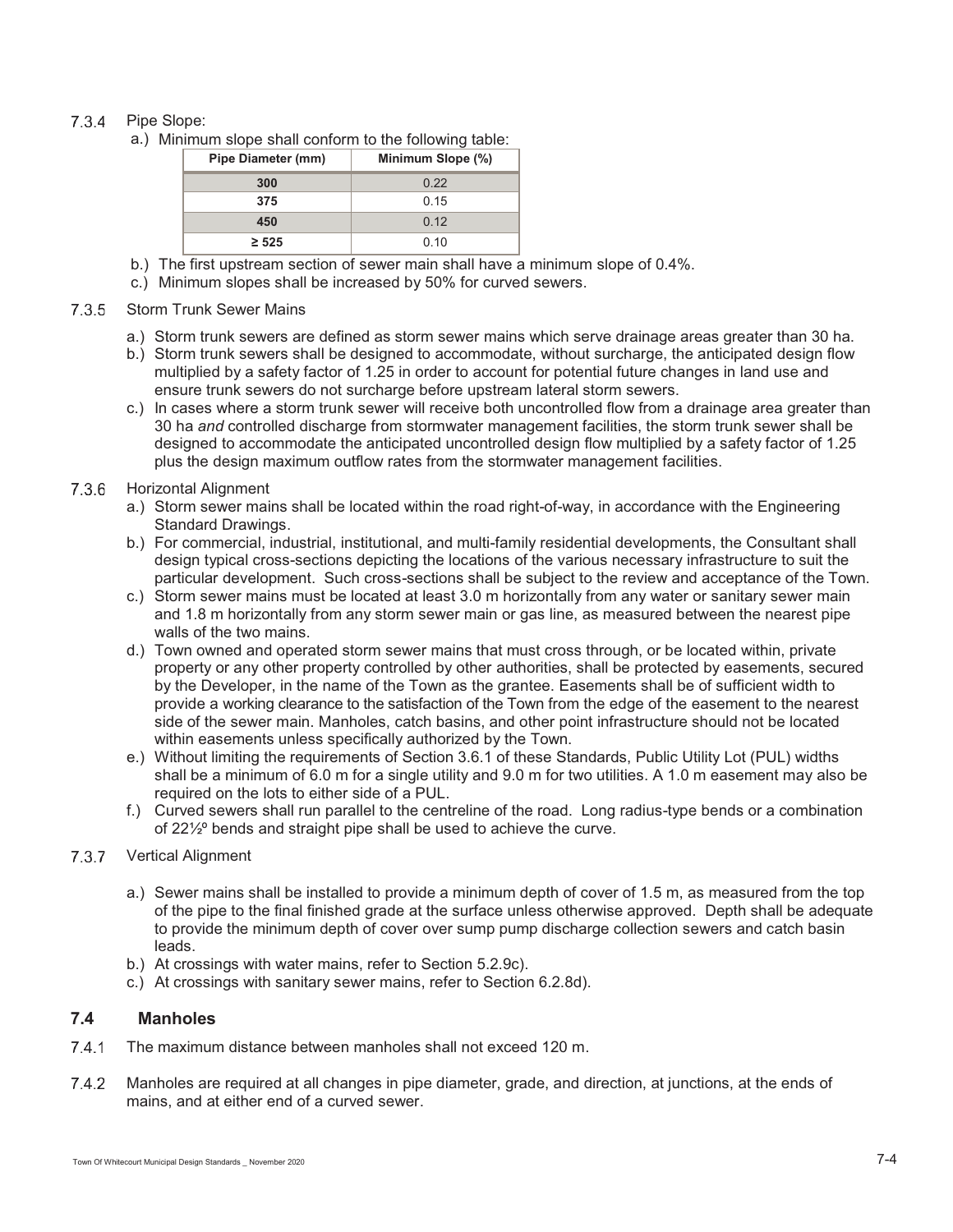- 7.4.3 At manholes where changes in pipe diameter occur, the crowns, or obverts, of the mains shall be placed at the same elevation. Regardless of the design flow and pipe slope, pipe diameter shall not be permitted to decrease through the downstream direction.
- For straight-run manholes, a minimum drop of 12 mm shall be provided between the manhole inlet and outlet. For corner-run manholes, a minimum drop of 50 mm shall be provided between the manhole inlet and outlet.
- 7.4.5 For corner-run manholes, designed to achieve a necessary change in direction of the sewer main, the angle of direction change shall not exceed ±90º. This may be further restricted in cases where the estimated sewer flows through the main are not high enough to achieve sufficient cleansing velocity. For sewer mains greater than 600 mm in diameter, changes in flow direction at manholes should not exceed 45°, unless a suitable transition manhole is provided.
- 7.4.6 Drop structures are required at manholes with a vertical separation of 300 mm or greater between the inlet and outlet mains. Internal drop structures may be used for sewer mains of 250 mm diameter or less. External drop structures must be provided for sewer mains greater than 250 mm diameter. Refer to the Engineering Standard Drawings for further information on drop structures.

# **7.5 Catch Basins**

- The maximum distance between catch basins along roadways shall not exceed 120 m.
- 7.5.2 Catch basins shall be located such that no ponding shall occur during the 1:5 year, or more frequent, rainfall event.
- 7.5.3 Provide sufficient catch basins such that the flow depth in gutters does not exceed the top of curb during the 1:20 year rainfall event.
- 7.5.4 At intersections, locate catch basins with sufficient inlet capacity on the upstream side in order to prevent drainage from passing through the intersection.
- 7.5.5 At curb returns, locate catch basins on the upstream side of crosswalks.
- 7.5.6 At sag locations and depressions, locate catch basins with sufficient inlet capacity such that ponding does not exceed 150 mm.
- 7.5.7 Wherever possible, catch basins shall be located on the projection of property lines to avoid conflict with driveways.
- Catch basins shall have a minimum barrel diameter of 900 mm and minimum sump depth of 600 mm.
- Catch basins and leads shall not be located beyond the limits of the public rights-of-way. Where the lots are authorized to grade to the back, in accordance with Section 7.11.3, a catch basin must be provided where the drainage easement ties-in to the nearest public right-of-way.
- 7.5.10 Catch basins shall not be placed within the walking surface of pararamps or sidewalks.

# **7.6 Catch Basin Leads**

Catch basin leads shall be designed to accommodate, without surcharge, the anticipated design flow.

#### 7.6.2 Pipe Diameter:

a.) Minimum 250 mm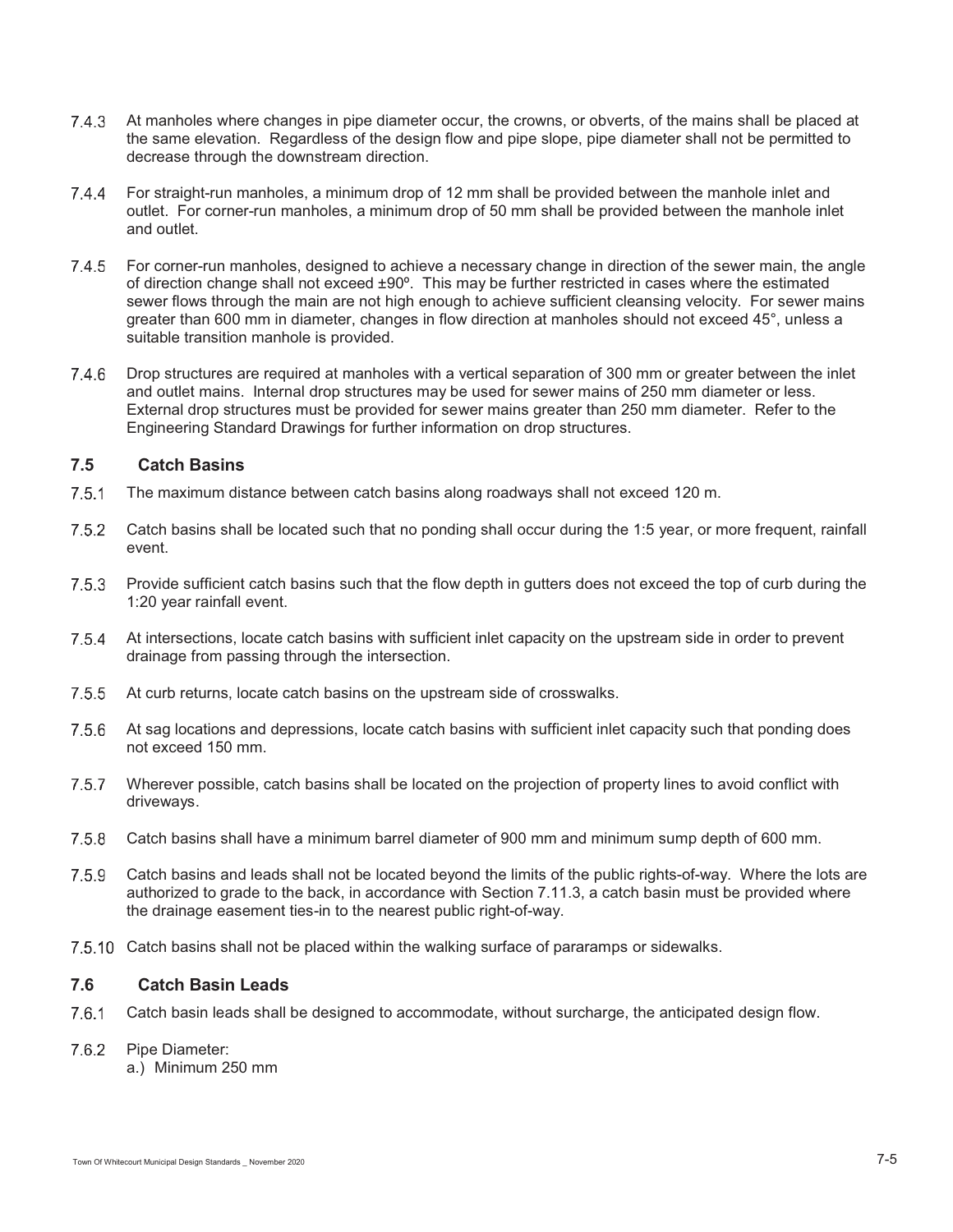- 7.6.3 Flow Velocity:
	- a.) Minimum 0.6 m/s
	- b.) Maximum 3.0 m/s
- $7.6.4$  Manning's "n": a.)  $n = 0.013$
- 7.6.5 Slope:
	- a.) Minimum 1.0%
- Catch basin leads shall be a maximum of 30 m in length unless a catch basin manhole is provided at the upstream end of the catch basin lead.
- Catch basin leads shall be installed to provide a minimum depth of cover of 1.50 m, as measured from the top of the pipe to the final finished grade at the surface.
- Catch basin leads must be connected to a catch basin manhole or to a manhole on the storm sewer main. No direct connections to storm sewer mains shall be permitted.

# **7.7 Stormwater Service Connections**

Each lot shall have its own stormwater service connection (if shown on the approved construction drawings) designed in accordance with the following:

- Commercial, Industrial, Institutional, and Multi-Family Developments
	- a.) Service connections for commercial, industrial, institutional, and multi-family developments shall be a minimum diameter of 250 mm and sized according to the anticipated site requirements and shall include sewer mains, catch basins, catch basin leads, catch basin manholes, and manholes as required to manage onsite drainage in accordance with the other sections of this section. The service connections shall be designed with consideration of the depth requirements for servicing of these lots and the potential impact on the depth requirement for the downstream sewer main. The storm management plan shall include an inlet controlled device.
	- b.) For car wash facilities, wastewater from the facility must drain to the wastewater collection system and shall not be permitted to be connected to the stormwater management system.
- 7.7.2 Detached Residential Developments
	- a.) Stormwater service connections for detached residential (single family) developments shall be adequate to convey foundation drain discharge flows into the foundation drain discharge collection system.
	- b.) Service connection pipe diameter shall be a minimum of 100 mm.
	- c.) The minimum slope of service connections shall be 2.0%.
	- d.) Service connections shall have a minimum depth of cover of 1.5 m throughout the length of the service, as measured from the top of the pipe to the final finished grade. Service connections shall be supported throughout their entire length.
	- e.) Service connections shall be located such that they do not conflict with driveway locations.
	- f.) Service connections shall be extended beyond the gas line into the lot to terminate a minimum of 1.0 m from the back of the easement line.
	- g.) Lot services shall be located as shown on the Engineering Standard Drawings, with the water service located nearest the driveway, followed by the wastewater service, and then the stormwater service located furthest from the driveway on the lot. Sewer services shall be installed on the downstream side of the water service relative to the direction of flow of the sewer main.
	- h.) Sump pump discharge connections at the building shall be in accordance with the Engineering Standard Drawings.
	- i.) Where the water service is 50 mm or smaller in size, the water and wastewater services shall be located in a common trench if they are not installed by auger or boring methods.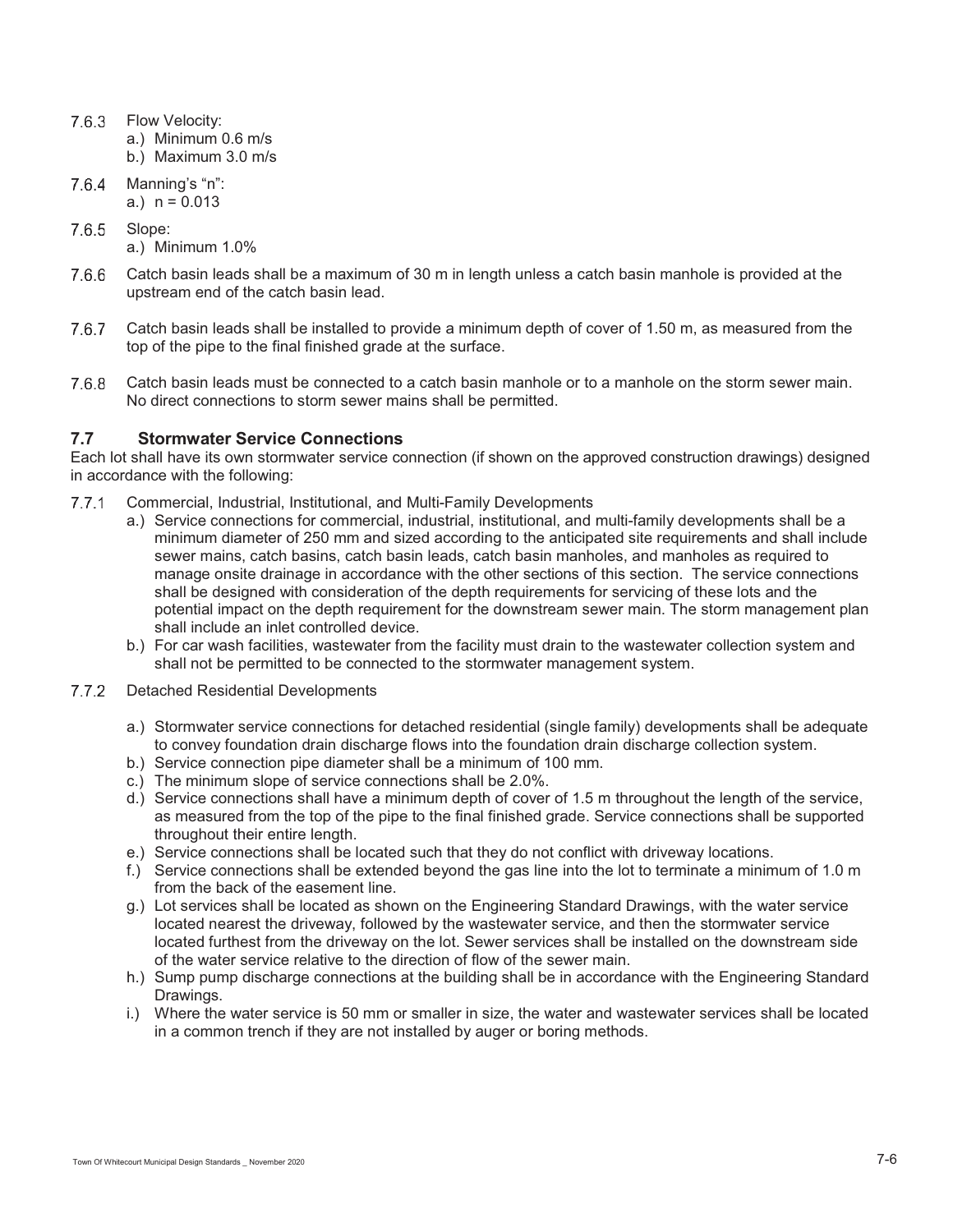# **7.8 Foundation Drain Discharge Collection Sewers**

- Foundation drain discharge collection sewers shall be designed to convey, without surcharge, the anticipated design flow from detached residential stormwater service connections into the Town's storm sewer system.
- 7.8.2 Pipe Diameter: a.) Minimum 150 mm
- 7.8.3 Flow Velocity: a.) Minimum 0.6 m/s b.) Maximum 3.0 m/s
- $7.8.4$  Manning's "n": a.)  $n = 0.013$

# 7.8.5 Slope:

a.) Minimum slope shall be in accordance with the table provided in Section 7.3.4a).

- Foundation drain discharge collection sewers are dedicated strictly to the collection of discharge from sump pumps which must be installed in all buildings with basements and weeping tiles. No other type of connection shall be permitted to these sewers. Roof leaders on buildings must drain to the surface, unless otherwise authorized by the Town.
- The sewers shall be provided inside of the private side of the property line along all single- family residential lots and multi-family residential (non-apartment) units.
- These sewers shall have a minimum depth of cover of 1.5 m and a maximum depth of cover of 2.90 m, as measured from the top of the pipe to the final finished grade.
- Foundation drain discharge collection sewers must be connected to a catch basin manhole or to a manhole on the storm sewer main. No direct connections to storm sewer mains or catch basin leads shall be permitted.
- 7.8.10 The sewers must be located at least 3.0 m horizontally from any water or sanitary main and 1.8 m horizontally from any storm sewer main or gas line, as measured between the nearest pipe walls of the two mains.
- 7.8.11 Curved sewers shall run parallel to the adjacent property line. Long radius-type bends or a combination of 22<sup>1/2</sup> bends and straight pipe shall be used to achieve the curve.

# 7.8.12 Cleanouts

- a.) Cleanouts must be provided on sump pump discharge collection sewers for maintenance.
- b.) Cleanouts shall be in accordance with the Engineering Standard Drawings.
- c.) The maximum distance between cleanouts shall not exceed 100 m.
- d.) Cleanouts are required at all changes in pipe diameter, grade, and direction, at junctions, at the ends of sewers, and at either end of a curved sewer.
- e.) Wherever possible, cleanouts shall be located on the projection of property lines to avoid conflict with driveways.
- f.) Cleanouts shall consist of a bi-directional tee design.

# **7.9 Oil and Grit Interceptors**

 The Town may require oil and grit interceptors (OGIs) be installed on new or redeveloped commercial or industrial sites. This requirement will depend on a number of factors including, but not necessarily limited to, business type, hours of operation, parking area, location, use of hazardous materials onsite, and downstream infrastructure.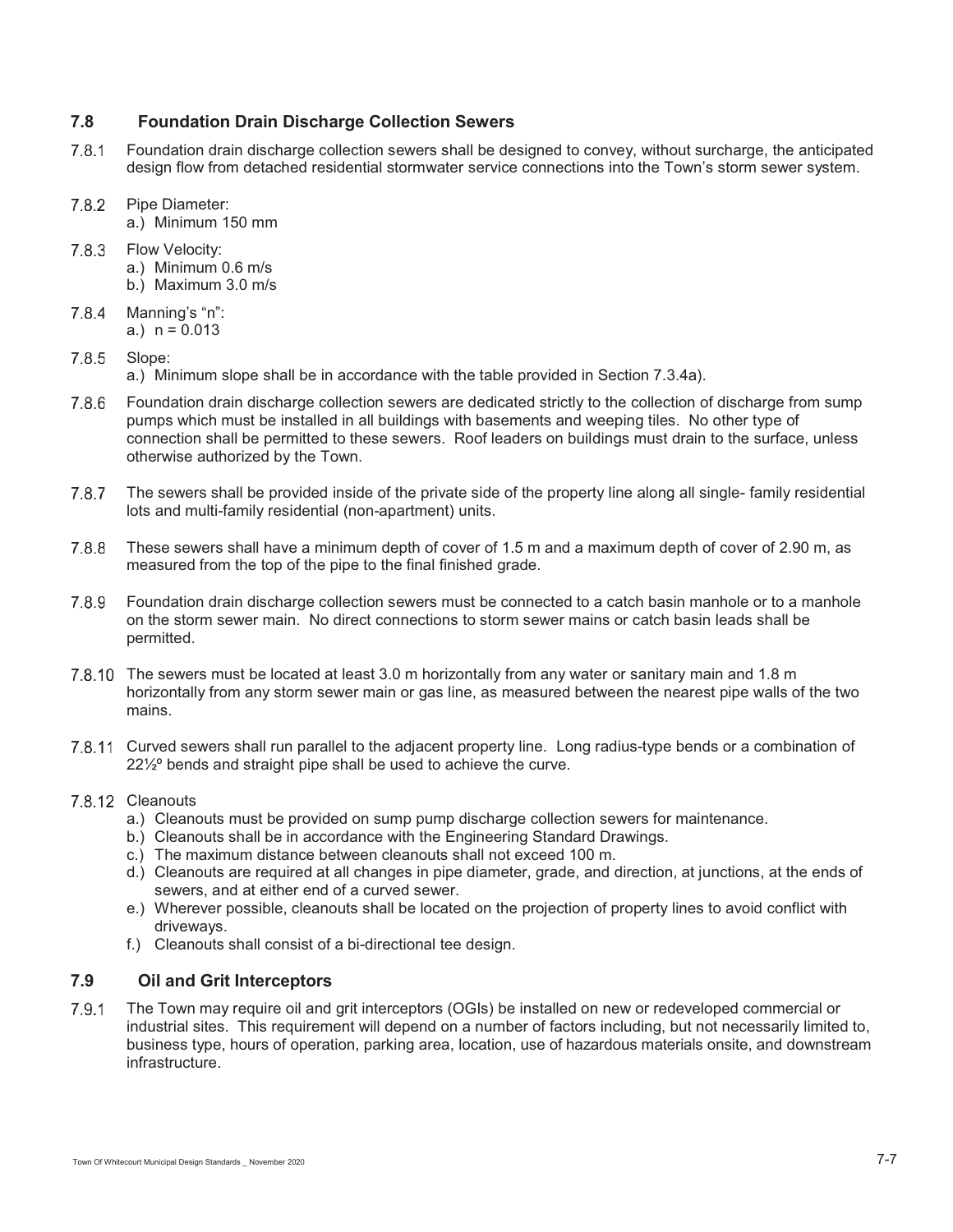- Developments with large parking areas or risk of petroleum product spill will be required to install an oil and grit separator. All gas/service stations must have a stormceptor or other oil and grit separator as approved by the Town.
- The Town may require OGIs to be installed in a new residential subdivision where the Development is immediately upstream of a stormwater management facility or discharges to a natural drainage course.
- 7.9.4 OGIs shall use the hydraulic energy of the conveyed stormwater to separate, trap, and store stormwater pollutants.
- 7.9.5 OGIs must be capable of trapping fine sand, silt, clay and organic particles in addition to larger sand and gravel particles, and small floatables.
- OGIs shall be capable of removing 85% of the average annual total suspended solids (TSS) load and 95% of the floatable free oil without scouring previously captured pollutants.
- The Design shall provide calculations substantiating removal efficiencies and shall include correlation to field monitoring results for the proposed OGI system.

# **7.10 Lift Stations and Stormwater Force Mains**

7.10.1 Refer to Section 6.6 of these Standards.

# **7.11 Major System General Design Criteria**

The following *minimum* criteria shall apply to the Design for the major system, as applicable to the proposed development:

## 7.11.1 General

- a.) The major system shall be designed to accommodate runoff generated by a 1:100 year rainfall event.
- b.) The maximum depth of peak flows and ponding shall not exceed 150 mm on arterial roadways.
- c.) Apply computer simulation modeling in accordance with Section 7.2.1c.
- d.) The Design must include an analysis of the capacity and characteristics of the downstream receiving drainage course and identification of any measures to be completed to prevent downstream flooding and/or for erosion and sediment control.
- e.) Major system design shall ensure that all structures are protected from a 1:100 year event.

#### 7.11.2 Convevance Components

- a.) Major system conveyance components must provide continuous overland flow routes to a designated receiving watercourse.
- b.) Overland flow routes shall accommodate design flows plus anticipated overflows from stormwater management facilities.
- c.) The depth of peak flows and ponding for major system conveyance components (i.e. roadways, channels, etc.) shall be limited to prevent significant hazard to the public, property damage, and erosion.
- d.) The maximum depth of peak flows and ponding along major system conveyance components shall be a minimum of 350 mm below the lowest anticipated landscape grade or opening along adjacent lots and buildings.
- e.) Manning's n:
	- $i. = 0.013$  for roadways
	- ii.  $n = 0.050$  for grassed boulevards
- f.) Arterial roadways shall not form a part of the major system conveyance system. Where the nature of the terrain imposes unreasonable difficulty in achieving this objective, the Town may authorize the use of an arterial roadway as part of the major system conveyance system provided the all other applicable conditions are met. Such situations shall be reviewed by the Town on a case-by-case basis.
- g.) Concrete Swales
	- i. Within public right-of-ways and easements, swales may be employed for the collection and conveyance of runoff to appropriate points of interception or release. Minimum width of such rightof-ways or easements to be 4.0 m for concrete swales and 6.0 m for multi-use easement.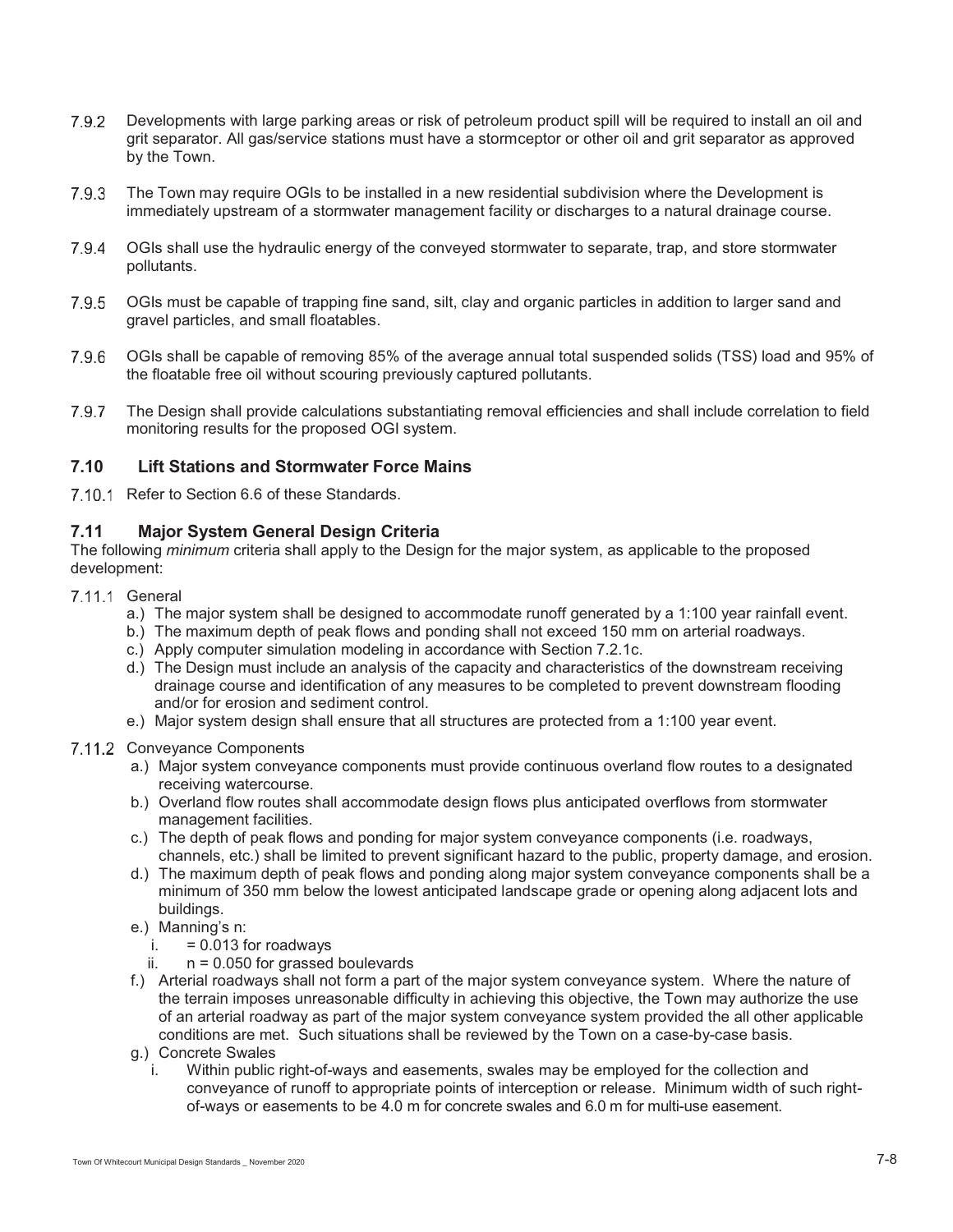ii. Swales shall be in accordance with the Engineering Standard Drawings.

## h.) Culverts

- i. Culverts may be provided to connect swales and drainage channels across roadways and other surface improvements.
- ii. Culverts shall be a minimum 400 mm diameter.
- iii. Refer to the Engineering Standard Drawings.
- iv. Energy dissipation and sediment and erosion control must be considered in culvert design.
- v. Minimum cover above pipe to be 600 mm or as otherwise approved.

## 7.11.3 Lot and Landscape Grading

- a.) Lot grading plan will be submitted to the Town for approval.
- b.) Lots shall be designed to drain from back to front. Where the nature of the terrain imposes unreasonable difficulty in achieving this objective, the Town may authorize an alternate approach, provided all other applicable conditions are met. Such situations shall be reviewed by the Town on a case-by-case basis. The Town may require the installation of suitable flow velocity and erosion controls, and the establishment of a suitable easement along the back of the lots.
- c.) A minimum grade of 10% shall be provided out to a minimum of 2.0 m around all buildings.
- d.) A minimum grade of 2% and maximum grade of 10% shall be provided on all landscaped areas.
- e.) A minimum grade of 2% and maximum grade of 8% shall be provided on all driveways.
- f.) Lot and landscape grading shall be designed such that the maximum depth of peak flows and ponding shall be a minimum of 150 mm below the lowest anticipated finished ground elevation at buildings. A suitable overflow route or sufficient ponding volume must be provided from or at all ponding areas to achieve this minimum freeboard and limit ponding to a maximum depth of 350 mm.
- g.) Reverse slope driveways or other lot improvements that may capture runoff and fail to drain during major rainfall events shall be avoided.

#### 7.11.4 Storage Components

- a.) Major system storage components, also referred to as stormwater management facilities, which are to be owned and operated by the Town, shall be designed based on the critical volume determined for each stormwater management facility from the 1:100 year rainfall event, and as prescribed by applicable Alberta Environment and Parks standards and guidelines. The design of these facilities must incorporate calculations for a range of rainfall durations to assess which will result in the critical volume for the catchment area.
- b.) Commercial, industrial, institutional, and high-density residential developments (including apartment and high-density multi-family sites) require onsite stormwater management facilities. These stormwater management facilities shall be designed based on the critical volume determined from the 1:25 year rainfall event. Suitable overland flow routes shall be provided from the facility to accommodate overflows for more significant rainfall events. The Design must limit post-development peak runoff flows from the Development to predevelopment rates.
- c.) Where one or more stormwater management facilities are proposed in an Area Structure Plan, the Developer shall consult with the Town regarding site-specific requirements for each facility. Such may include special landscaping, fencing, lighting, recreational, and operation and maintenance requirements. The Town may also have specific requirements for stormwater quantity or quality control, which must be adequately addressed by the Design.
- d.) The geotechnical report shall be integral to the design of stormwater management facilities.
- e.) Warning signage shall be provided around all stormwater management facilities for public safety, to the satisfaction of the Town.
- f.) Where stormwater management facilities will be constructed in phases, the Design shall fully detail how such phasing shall be achieved and how the interim system shall operate.
- g.) Landscaping in and around stormwater management facilities shall incorporate bark chips or other floatable decorative landscaping materials only above the 1:100 year flood line and have a maximum of 75 mm of wood chip mulch. Biodegradable erosion blankets shall be used below the 1:100 year flood line.
- h.) Detailed operation and maintenance manuals shall be provided for all stormwater management facilities in accordance with Section 1.18.
- i.) Wet Ponds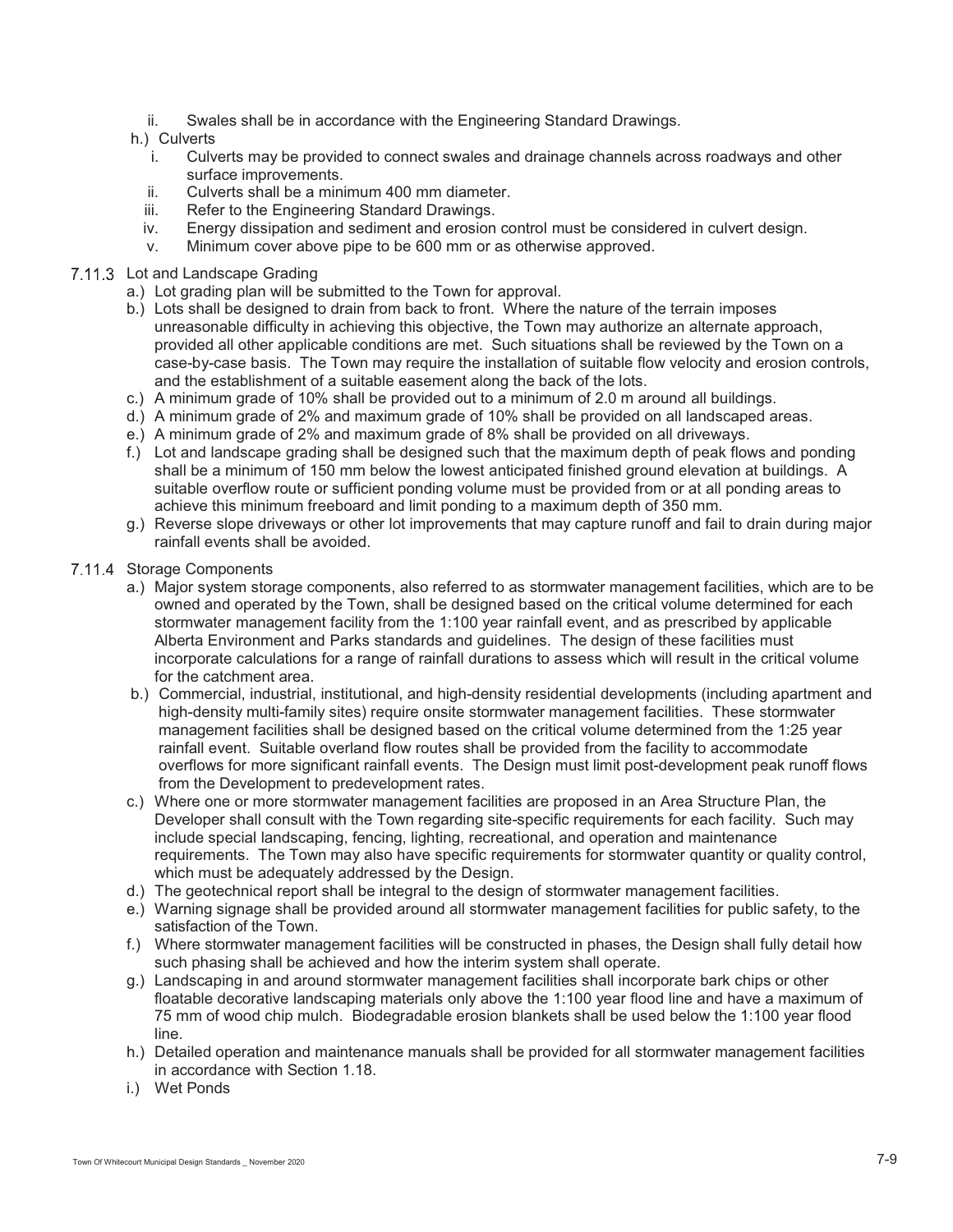- $-$ Inlet and outlets structures must be protected with suitable fencing and guardrails.
- v. The facility's anticipated high water level during a 1:5 year rainfall event shall be at or below the pipe obvert at the nearest manhole on the inlet storm sewer main. This will typically require the installation of a drop structure on the inlet storm sewer main.
- vi. Sediment basins shall be provided at inlets for control of heavy solids. Outlets shall include a slide gate or other suitable feature to control outflow from the facility.
- vii. Outlet capacity shall be sufficient to ensure post-event drawdown allows storage capacity to be available for the 1:5 year rainfall event with 24 hours and for the 1:25 year event within 48 hours, and that 90% of the facility's full storage capacity is available within 96 hours.
- viii. An emergency overflow must be provided to redirect flows in excess of the design peak flow for the facility. The overflow shall tie-in to a suitable overland flow route.
- ix. Pond design shall include provisions for maintenance of the dry pond between rainfall events.
- x. The pond shall be graded to promote proper drainage of the facility between rainfall events. Minimum slope of the pond bottom shall be 2%.
- xi. Side slopes must meet recommendations of the geotechnical report and shall be in accordance with the Engineering Standard Drawing.
- xii. The pond bottom and side slopes shall be constructed of materials as recommended by the geotechnical report.
- xiii. Landscaping in and around stormwater management facilities shall be as per the approved landscaping plan submitted.
- xiv. Stormwater quality best management practices must be addressed by the design for the facility.
- xv. All-weather vehicle access must be provided to all inlet, outlet, and control structures, and other works in or around the facility which may require maintenance.
- k.) Constructed Wetlands
	- i. Constructed wetlands store stormwater runoff for extended periods of time to restrict postdevelopment peak discharge rates and improve stormwater quality. Constructed wetlands are specifically recommended for any storage facilities that are located immediately upstream of a receiving watercourse, at the end of a storm sewer main.
	- ii. Requirements for the design of constructed wetlands for stormwater management shall be reviewed on a case-by-case basis in order to address site- specific stormwater quantity and quality requirements within existing environmental factors.
	- iii. Minimum requirements of current Alberta Environment and Parks standards and guidelines pertaining to the design of constructed wetlands shall expressly apply.
- l.) Underground Storage Facilities
	- i. Underground storage facilities include various proprietary systems for storing surface runoff in buried storage vaults. Such facilities are not preferred and shall only be allowed upon the discretion and written acceptance of the Town.

## **7.12 Stormwater Management System Design for Infill and Redevelopment Projects**

- 7.12.1 Refer to Section 1.23 for submission requirements.
- The Design shall provide for the interception, conveyance, and storage of all overland drainage which enters the Development from surrounding areas for the indefinite future or interim period until infill or redevelopment of such areas occurs. Furthermore, the stormwater management system shall be designed to ensure the Development does not adversely affect the existing drainage pattern of surrounding areas, whether during or following construction.
- Peak allowable outflow rate from the onsite collection system to the receiving storm sewer system shall be equal to pre-development flows or equal to the available conveyance capacity of the receiving sewer during a 1:5 year rainfall event, whichever is less.
- 7.12.4 Sewers
	- a.) Pipe Diameter:
		- i. Minimum 250 mm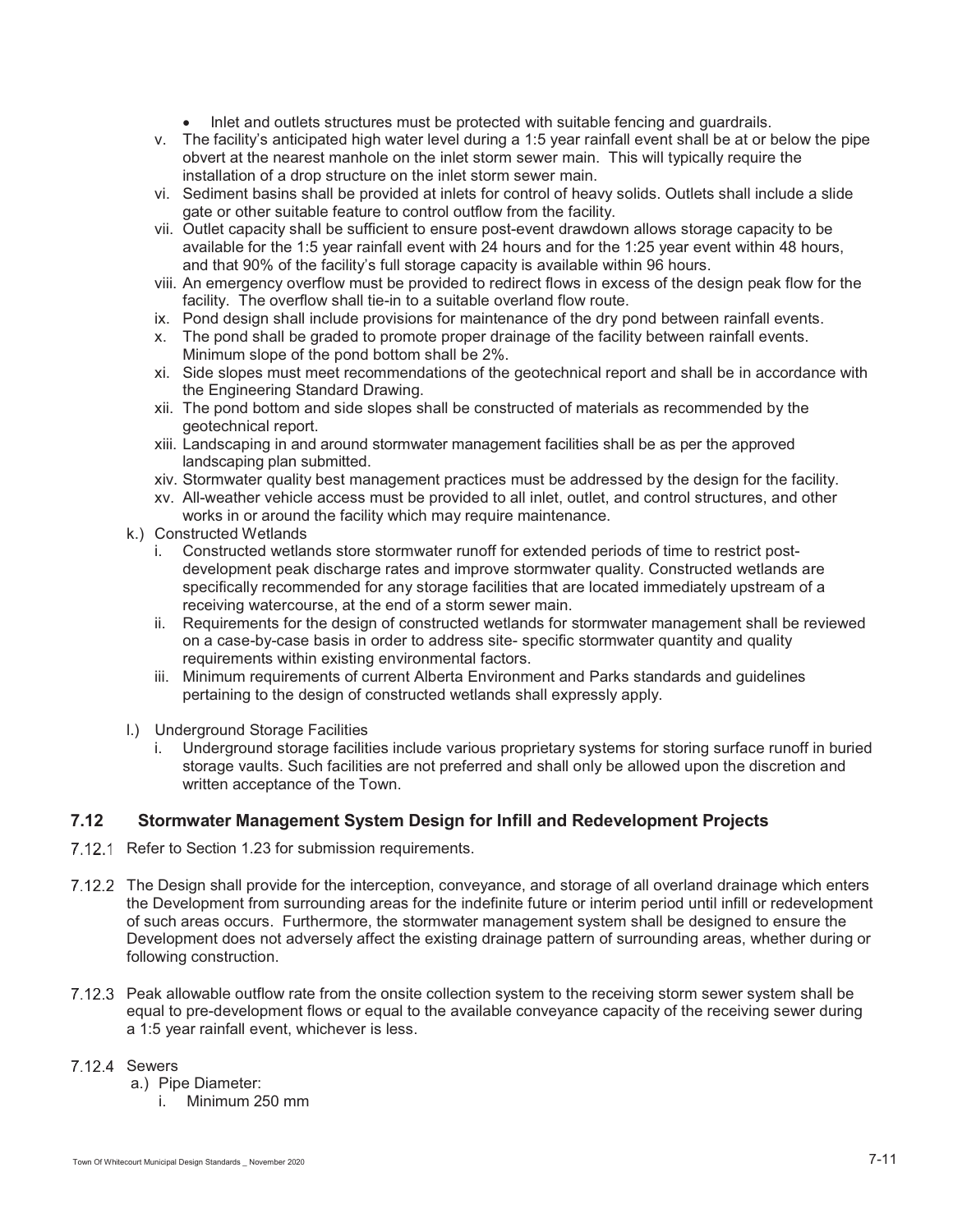- b.) Flow Velocity:
	- i. Minimum 0.6 m/s
	- ii. Maximum 3.0 m/s
- c.) Manning's "n":
	- i.  $n = 0.013$
- d.) Slope:
	- i. Minimum slope shall be in accordance with the table provided in Section 7.3.4a).
- e.) Pipe Design
	- i. Strength design shall be integral to the pipe selection process.
- f.) Depth of Cover
	- i. Sewer mains shall be installed to provide a minimum depth of cover of 1.50 m, as measured from the top of the pipe to the final finished grade at the surface.
- 7.12.5 Where conditions are favourable, sump pump discharge should be connected to the stormwater collection system in accordance with Section 7.8.
- 7.12.6 Lot and landscape grading shall be designed such that the maximum depth of peak flows and ponding shall be a minimum of 300 mm below the lowest anticipated opening elevation at buildings. A suitable overflow route or sufficient ponding volume must be provided from or at all ponding areas to achieve this minimum freeboard and limit ponding to a maximum depth of 350 mm.

# **7.13 Storm Outfalls**

- 7.13.1 Outfall pipe obvert shall be above the high water level of the receiving channel under the 1:5 year rainfall event. Outfall pipe invert shall be above the normal ice level of the receiving channel under average annual precipitation conditions. Where these requirements cannot be reasonably achieved, the outfall pipe obvert shall be 1.0 m below the normal water level of the receiving channel under average annual precipitation conditions.
- 7.13.2 Drop structures and energy dissipation works shall be included where necessary to prevent erosion. Further erosion protection works including, but not necessarily limited to, rip rap and filter fabric treatment, shall be required at the end of storm outfalls into the downstream channel.
- For concrete sewer pipe, pipe joints shall be grouted inside and out, or otherwise sealed with a suitable product or method to improve joint integrity, for at least 10 pipe lengths upstream from the outfall.
- 7.13.4 Storm outfalls must include gratings over outlets for public safety. Gratings shall have a maximum clear bar spacing of 150 mm and shall be suitably anchored to the outfall structure. Grated outlet structures must be designed with twice the required hydraulic capacity in order to prevent plugging, and designed for a maximum flow velocity of 1.0 m/s through the grating. Gratings must be designed to allow maintenance access.
- 7.13.5 Storm outfall structures must be protected with suitable fencing and guardrails.
- 7.13.6 Storm outfalls shall be located such that there is minimal impact to adjacent property. Landscaping around outfalls shall be compatible with adjacent land use and provide for low maintenance, using native plant material and a grass seed mix.
- 7.13.7 All-weather vehicle access must be provided to all storm outfalls for maintenance purposes.

# **PART II – MATERIALS**

# **7.14 Storm Sewer Mains, Catch Basin Leads, and Foundation Drain Discharge Collection Sewers**

Storm sewer mains, catch basin leads, and foundation drain discharge collection sewers shall be polyvinyl chloride (PVC) or concrete pipe conforming to the following: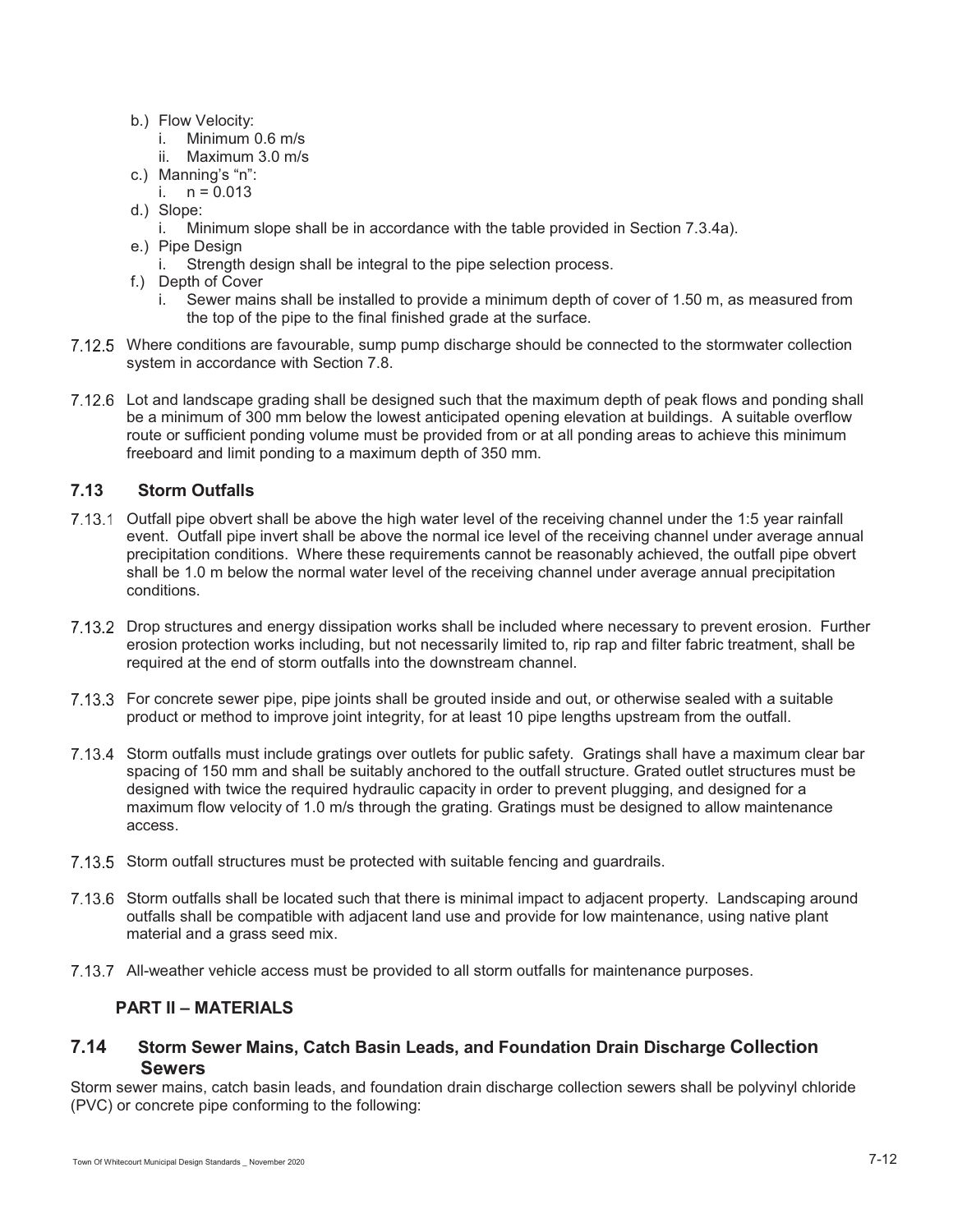- 7.14.1 PVC Pipe and Fittings
	- *a)* PVC pipe shall be acceptable for sewer mains up to 900 mm diameter.
	- b) PVC pipe and fittings shall meet CAN/CSA-B182.2 with locked-in elastomeric ring gasket and integral bell system joint type.
	- c) Minimum pipe dimension ratio shall be DR35. Strength design, considering trench and road loading, shall be integral to pipe design process.
	- d) Pipe shall be installed within two years from the production date indicated on the certification.
	- e) Joint lubricants shall be compatible with gasket material.
- 7.14.2 Concrete Pipe and Fittings
	- a.) Non-Reinforced Circular Concrete Pipe and Fittings
		- i) Non-reinforced concrete pipe shall be acceptable for 200 mm to 250 mm diameter sewer mains where strength design, considering trench and road loading, for the pipe is suitable.
		- ii) Pipe and fittings shall meet CAN/CSA-A257.1, Class 3, and designed for flexible rubber gasket joints to CAN/CSA-275.3, and constructed with Type HS sulphate resistant Portland cement to CAN/CSA-A3000.
	- b) Reinforced Circular Concreate Pipe and Fittings
		- Reinforced concrete pipe shall be acceptable for sewer mains with a diameter of 250 mm and up.
		- ii) Pipe and fittings shall meet CAN/CSA-257.2, concentric reinforcing, designed for flexible rubber gasket joints to CAN/CSA-275.3, and constructed with Type HS sulphate resistant Portland cement to CAN/CSA-A3000.
		- iii) Strength design, considering trench and road loading, shall be integral to pipe design process. D-load shall be as determined by load analysis.

# **7.15 Culverts**

- 7.15.1 Corrugated metal pipe (CMP) shall be acceptable for culverts and temporary inlets and outlets for stormwater management facilities.
- 7.15.2 CMP shall conform to CAN/CSA-G401 with welded or coupled joints.

# **7.16 Manholes**

- 7.16.1 Manholes shall be minimum 1,200 mm in diameter and in accordance with the Engineering Standard Drawings.
- 7.16.2 Catch basin manholes shall be minimum 1,200 mm in diameter.
- 7.16.3 Manhole materials shall be reinforced concrete, constructed of Type HS sulphate resistant cement.
- Precast manhole sections, adjusting neck rings, and manhole steps shall conform to CAN/CSA- A257.4 and ASTM-C478.
- Pre-benched standard manhole bases shall be used and shall include pre-cored connections with watertight joints, Duraseal or accepted alternate.
- 7.16.6 Manhole joints shall meet the requirements of CAN/CSA-257.3 and ASTM-C443. Furthermore, all joints shall be sealed with a suitable non-shrink grout on the inside and outside for the circumference of the manhole.
- 7.16.7 Manhole steps shall be standard safety type, constructed of hot-dipped iron in accordance with ASTM-A615 and ASTM-A123 or aluminum, forged of 6061-76 aluminum alloy, with a minimum tensile strength of 200 MPa.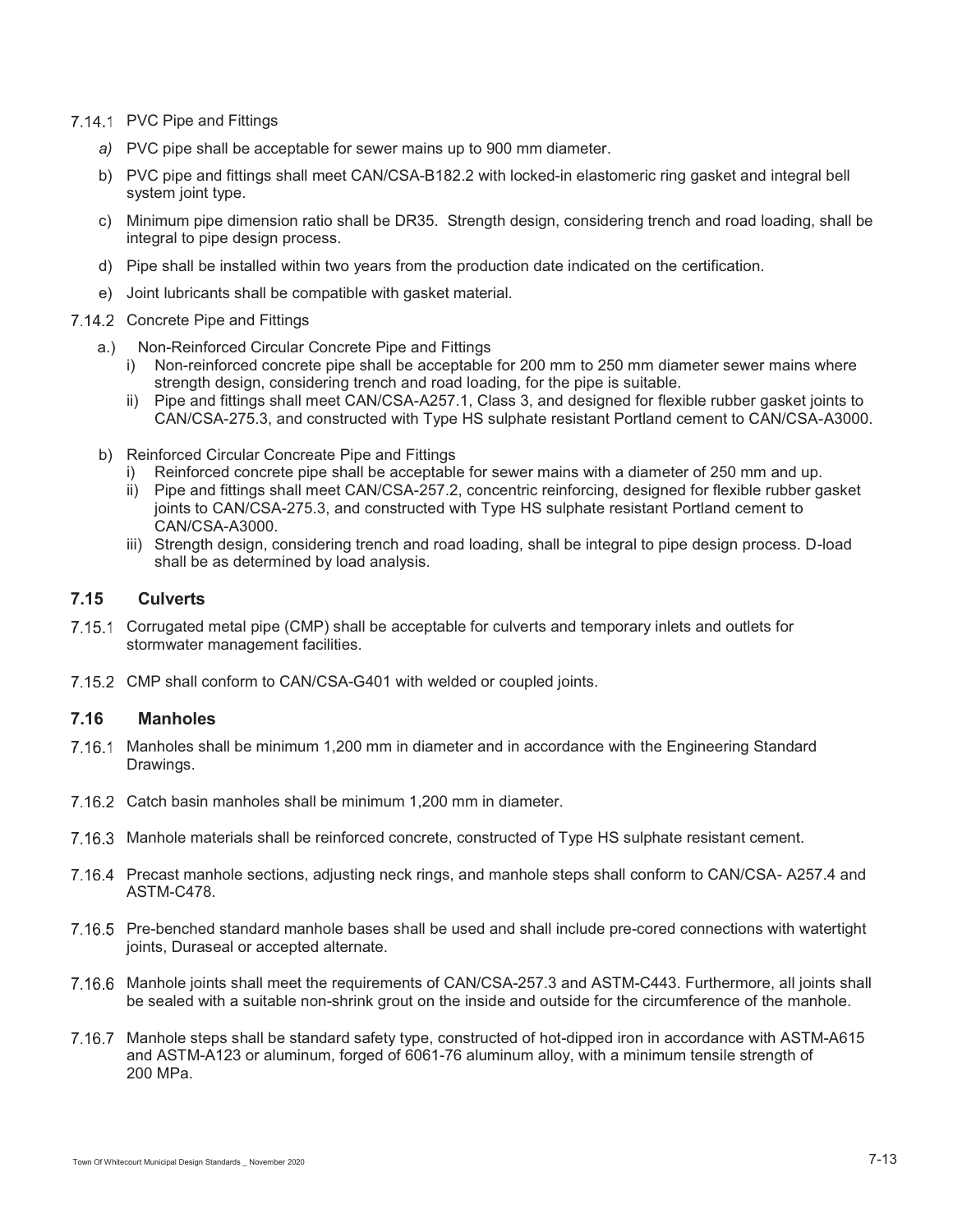# 7.16.8 Frames and Covers

- a) Frames and covers shall be made of iron conforming to ASTM-A48 and in accordance with the Engineering Standard Drawings.
- b) Frames for manholes on paved surfaces shall be Norwood NF-80 floating type with rubber gasket seal and solid cover, as manufactured by Norwood Foundry Ltd., or accepted alternate.
- c) Frames for manholes not on paved surfaces shall be Norwood NF-39 with solid cover, as manufactured by Norwood Foundry Ltd., or accepted alternate.
- d) Cover shall be imprinted with the word "Storm".
- Perched manholes, or accepted alternate, are required for sewer mains from 600 mm to 1,050 mm in diameter and in accordance with the Engineering Standard Drawings.
- 7.16.10 Tee-riser manholes, or accepted alternate, are required for sewer mains greater than 1,050 mm in diameter and in accordance with the Engineering Standard Drawings.
- 7.16.11 For manholes exceeding 7 m in depth, the Town may stipulate additional requirements for manholes.
- 7.16.12 The Town may require lockable covers be provided where safety or security risks may be a concern. Where required, such shall be subject to the review and acceptance of the Town.

# **7.17 Catch Basins**

- 7.17.1 Catch basins shall be minimum 900 mm in diameter with a minimum sump depth of 600 mm in accordance with the Engineering Standard Drawings.
- 7.17.2 Catch basin materials shall be reinforced concrete, constructed of Type HS sulphate resistant cement.
- 7.17.3 Catch basin steps shall be standard safety type, constructed of hot-dipped iron in accordance with ASTM-A615 and ASTM-A123 or aluminum, forged of 6061-76 aluminum alloy, with a minimum tensile strength of 200 MPa.
- 7.17.4 Frames and Covers
	- a) Frames and covers shall be made of iron conforming to ASTM-A48 and in accordance with the Engineering Standard Drawings.
	- b) Top inlet, round top frames and covers shall be Norwood NF-38 or NF-39 open grate type, as manufactured by Norwood Foundry Ltd.
	- c) Side inlet frames and covers for straight-faced curb shall be Norwood NF-51 two piece or NF-36A, as manufactured by Norwood Foundry Ltd.
	- d) Side inlet frames and covers for rolled-faced curb shall be Norwood NF-33, K-2, or DK-7, as manufactured by Norwood Foundry Ltd.,

# **7.18 Stormwater Service Connections**

- 7.18.1 Single-family residential sewer services shall be PVC pipe conforming to Section 7.14.1.
- Tee-type fittings shall be used to connect service connections to sewer mains for all new construction. For existing concrete main service connection inserted tee-type fittings shall be used whenever possible. The tee-type fittings will be positioned such that the service connection discharges into the upper half of the sewer main. Stainless steel strap-on type service saddles shall only be permitted for service connections to existing mains, or where otherwise this may be the only option (i.e. connections to large diameter sewer mains).
- 7.18.3 Sewer services for all other developments, in accordance with Section 7.7, shall comply with Section 7.14.

# **7.19 Oil and Grit Interceptors**

7.19.1 Oil and grit interceptors shall be as manufactured by Stormceptor, CDS Technologies, or accepted alternate.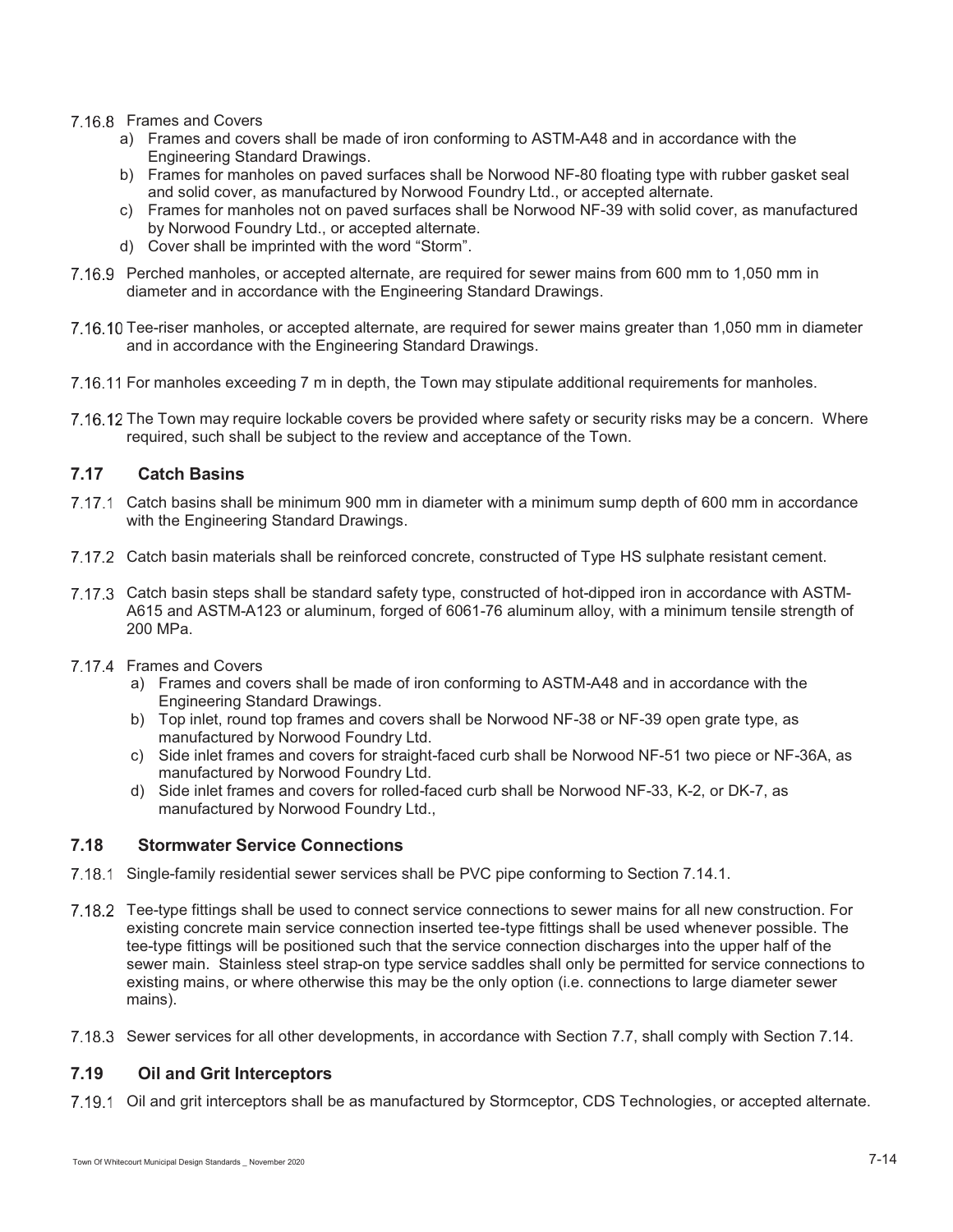# **7.20 Stormwater Force Mains**

7.20.1 Refer to Section 6.10 of these Standards.

# **7.21 Bedding and Backfill**

7.21.1 Refer to Section 5.13 of these Standards.

# **PART III – CONSTRUCTION**

# **7.22 General**

- The following sections represent the minimum requirements for some typical, key construction procedures for stormwater management system construction. These minimum requirements must be met or exceeded by the detailed construction specifications and drawings developed by the Consultant.
- 7.22.2 Construction activities must adhere to the provisions of the Erosion and Sediment Control Plan prepared for the Development in accordance with Section 1.10.1.7.

## **7.23 Quality Assurance**

7.23.1 Refer to Section 6.13 of these Standards.

# **7.24 Quality Control Testing**

7.24.1 Refer to Section 5.16 of these Standards.

## **7.25 Site Preparation**

7.25.1 Prepare the site in accordance with Section 3.26 of these Standards.

# **7.26 Clearing**

7.26.1 Conduct clearing in accordance with Section 3.27 of these Standards.

# **7.27 Grubbing**

7.27.1 Complete grubbing in accordance with Section 3.28 of these Standards.

# **7.28 Topsoil Stripping and Stockpiling**

7.28.1 Strip and stockpile topsoil in accordance with Section 3.29 of these Standards.

# **7.29 Trench Excavation**

7.29.1 Refer to Section 5.22 of these Standards.

#### **7.30 Alignment and Grade**

- 7.30.1 Lay pipe to the required alignment and grade, with manholes and all other appurtenances at the locations identified on the construction drawings.
- 7.30.2 Provide minimum 1.50 m depth of cover on sewer mains, unless otherwise authorized by the Town in writing. Where depth of cover is less than 1.50 m provide insulation.
- 7.30.3 Acceptable tolerances are as follows:
	- a) Alignment the centreline of the pipe shall not be more than 100 mm off the specified alignment.
	- b) Elevation the pipe invert shall not be more than 6 mm plus 0.01 mm per mm diameter of the pipe off the specified elevation.